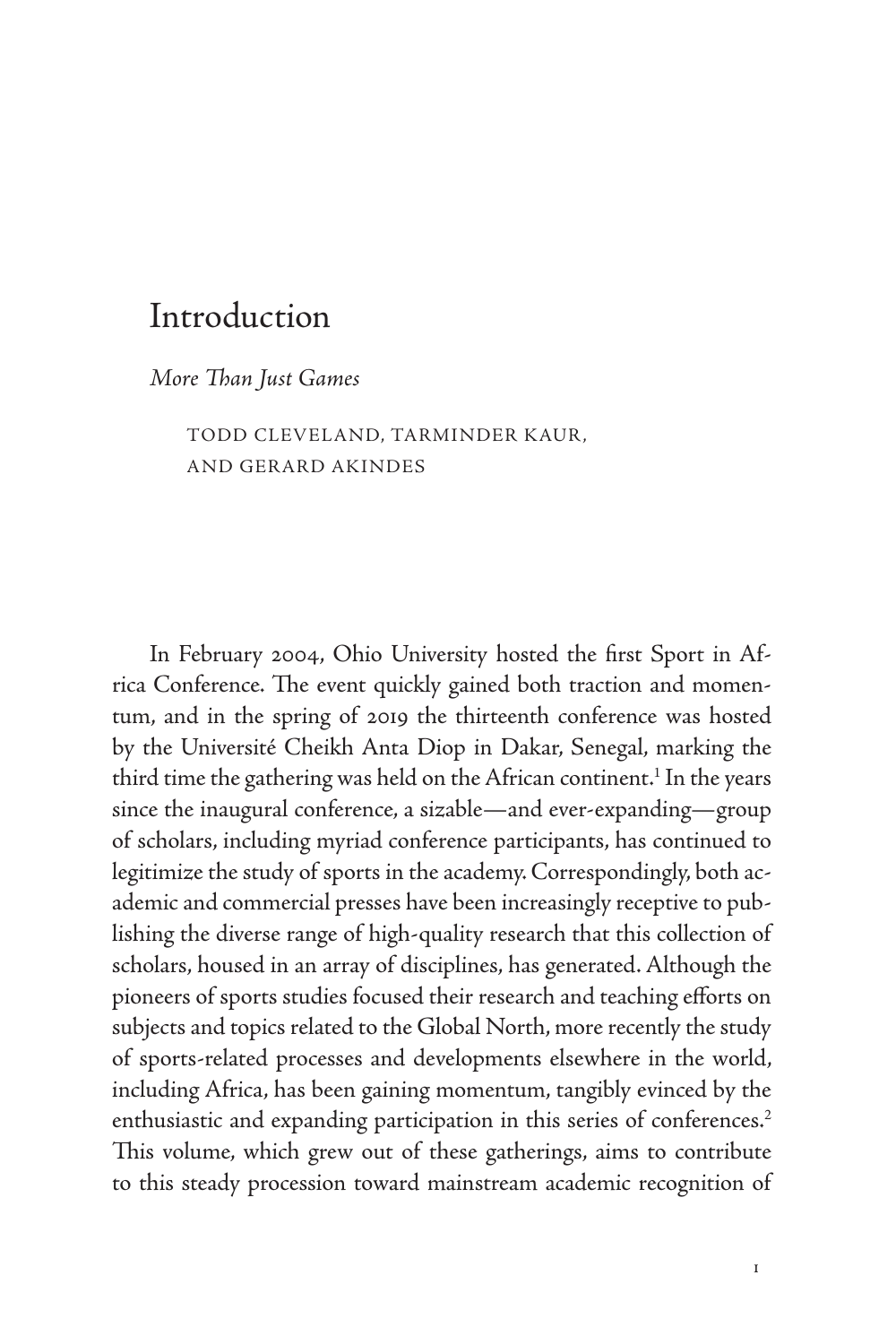African sports studies by generating an instructive text that engages with the core themes that have emerged from these conferences since the initial gathering in 2004.

With papers from these conferences constituting both the impetus and, ultimately, the core content of this volume, we initially reached out to the hundreds of participants who had presented at one (or more) of these events to invite them to submit a chapter for this book. The result of an enthusiastic response from scholars based in Africa, Europe, and North America, the chapters in this volume examine an array of sports across multiple eras and revolve around themes that transcend individual sports: athletic migration, crossing racial boundaries, sports pedagogy, the sporting periphery, sports as resistance, sports and identity, sports heritage, the impact of political legacies on sports, and sporting biography.

Collectively, through the prism of sports this scholarship offers significant insight into the varying and shifting experiences of African athletes, fans, communities, and states. At the most basic level, the chapters explore Africans' reception and subsequent appropriation of an assortment of "modern sports" that European colonizers introduced, including but not limited to soccer, cricket, and rugby; the roles that these sports played both during and after the process of decolonization in shaping local and national identities in the newly independent African states; and the diverse ways that African individuals, communities, and governments utilize sports and sporting activities in contemporary Africa for varying social and political ends.

Since their introduction, modern sports in Africa have reflected cultural, social, political, economic, generational, and gendered relations on the continent but have also precipitated significant change in this array of interconnected facets of everyday life. The chapters in this volume examine these processes and consider the ways that broader historiographical and political developments and emphases have shaped the production of African sports knowledge. In particular, in the first chapter, Albert Grundlingh and Sebastian Potgieter trace this process as it has unfolded across South Africa in different periods. The subsequent section on pedagogy explicitly engages with the ways that sports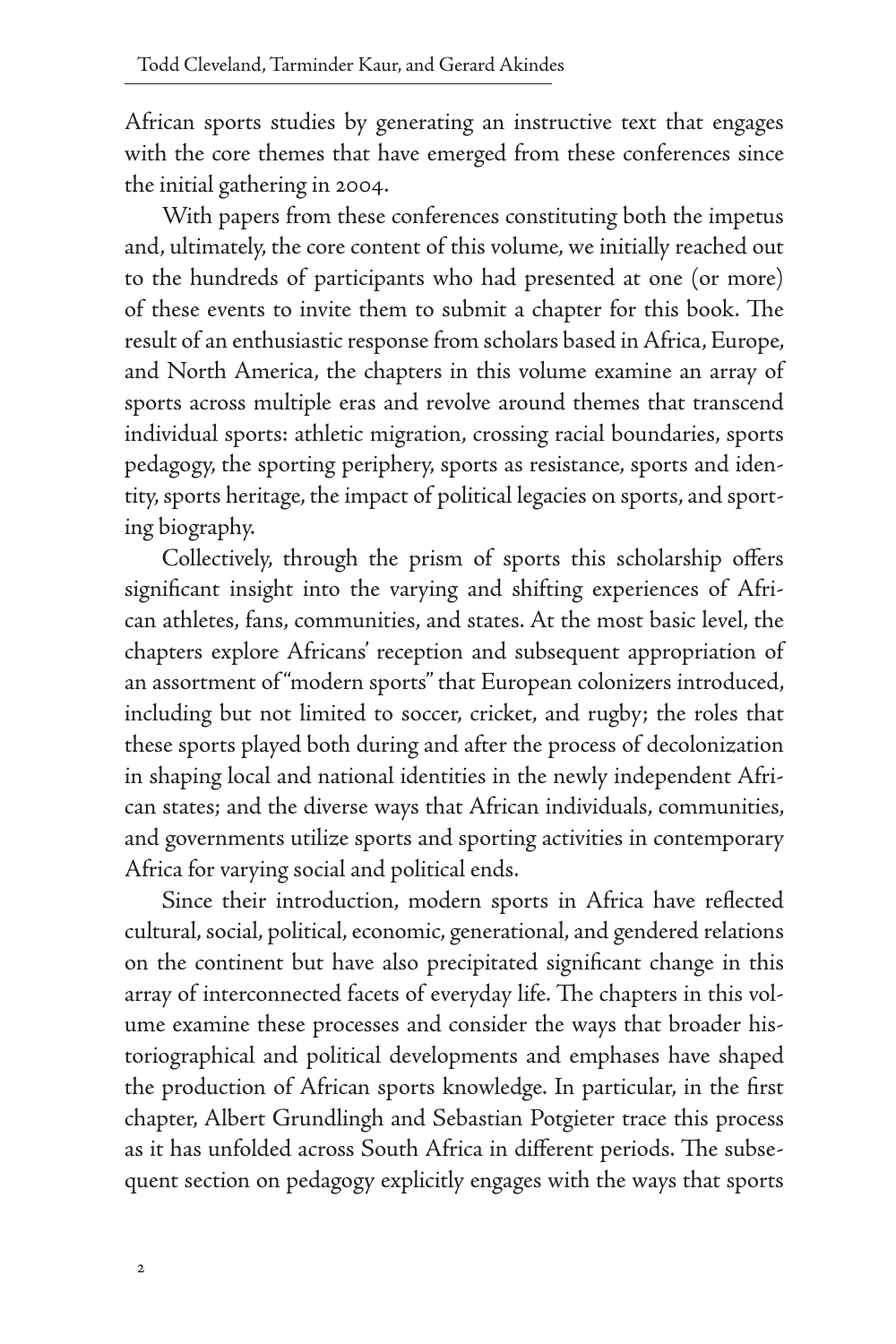material can be effectively delivered in the classroom to enhance various learning processes and is intended to assist the growing number of instructors who are interested in incorporating various African sports topics into their curriculum.

In 1987, William Baker and J. A. Mangan, in their pioneering volume *Sport in Africa: Essays in Social History*, presciently proclaimed, "The future of African sport history is rich in promise."3 In continuing to mine these bountiful sporting veins, this volume strives to provide for scholars, instructors, and students alike an array of "sporting windows" through which to view and comprehend key developments in Africans' engagements and experiences with leisure and professional sporting activities since their inception on the continent.

#### *The History of Sports in Africa*

As John Bale has argued, the development of the "modern sports movement" during the early nineteenth century "paralleled (and was often part of ) the colonial policies of the great powers of the Western world."4 Thus, the European introduction of so-called modern sports the sports that we reflexively identify, such as soccer, basketball, and rugby—into Africa in the nineteenth century constitutes but one dimension of a series of increasingly violent intrusions on the continent. Following the Berlin Conference in 1884–85, during which European imperial nations carved up Africa into colonial territories, missionaries, administrators, merchants, corporate officials, soldiers, and settlers the standard agents of colonialism—began to introduce various sports to indigenous residents. These athletic endeavors spread from port cities to the hinterlands, often along roads and railway lines but also through rural missionary schools. In explaining Africans' initial receptiveness toward these sports, scholars have emphasized the strong relationships and linkages between these new activities and precolonial martial and athletic traditions.<sup>5</sup> John Bale and Joe Sang have even argued that local customs and notions of masculinity provided the "soil into which the seeds of European sport would be later planted."6 Even in these arguably unlikely sporting incubators, these games steadily took hold.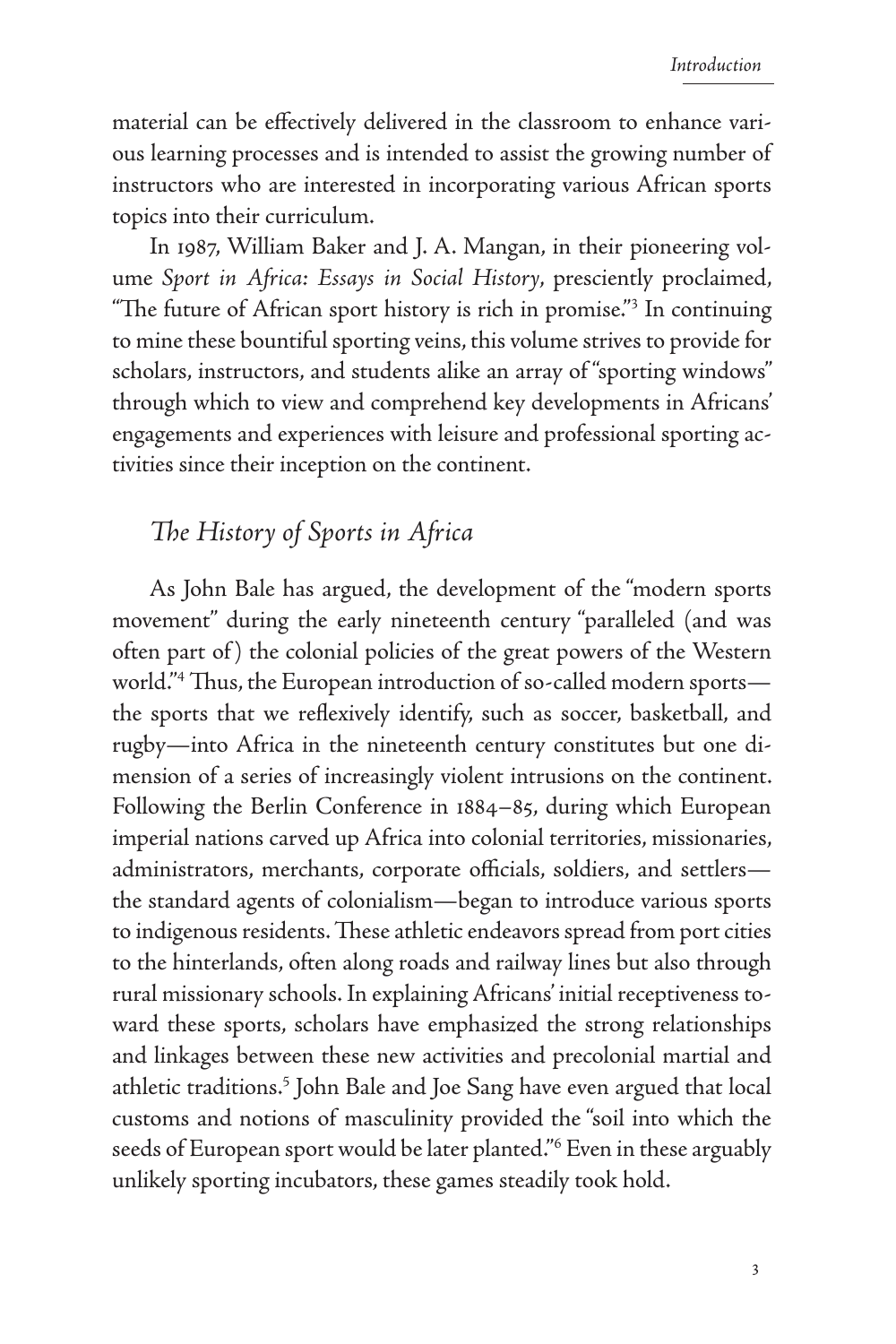Although Africans throughout the continent generally embraced these sports, their introduction was anything but innocent. Colonial regimes intended these sports to "civilize" indigenous populations as part of a broader program of "muscular Christianity," intertwined with physical education, that aimed to improve the bodies of the colonized masses. These sports were also intended, in turns, to subdue, discipline, inculcate, and even demean local populations.<sup>7</sup> Indeed, these sports were introduced into a series of oppressive, exploitative environments that characterized African imperial space. The constituent colonial settings featured institutionalized racism, segregation, and pervasive inequity. As such, sports constituted more than just games; Europeans used them to establish and deepen both physical and psychological control of their colonized subjects. Sports served as key components in the colonial powers' campaigns of cultural imperialism, important pillars in the broader processes of empire. As Nuno Domingos has argued in relation to the Lusophone African colonial context, the games themselves were "instruments of socialization, infusing discipline . . . [and] respect for hierarches and rituals."8 If Europeans colonized Africa, as the maxim goes, with a gun in one hand and the Bible in the other, they were also equipped with soccer, rugby, and cricket balls, a third hegemonic tool.

Notwithstanding the intentions of the colonial powers, scholars of the history of sports in Africa have cogently established that although Europeans introduced these games, indigenous practitioners were hardly passive consumers; they contested various aspects and fashioned new meanings of these sports. For Africans, sporting endeavors were "more than just games." For example, pioneering work by Phyllis M. Martin and Laura Fair, among others, has astutely identified the nationalist and protonationalist dimensions of soccer in British and French colonial Africa, insightfully reconstructed the contention over leisure time and the limits of European control, and rightfully analyzed football (soccer) as a "terrain of struggle."9 Elsewhere, scholars have examined the ways that indigenous practitioners essentially appropriated these games, attributing meanings to them unintended by those who had originally introduced the sports.10 As part of this process, Africans produced unique, often "creolized," styles that reflected local aesthetic values.<sup>11</sup>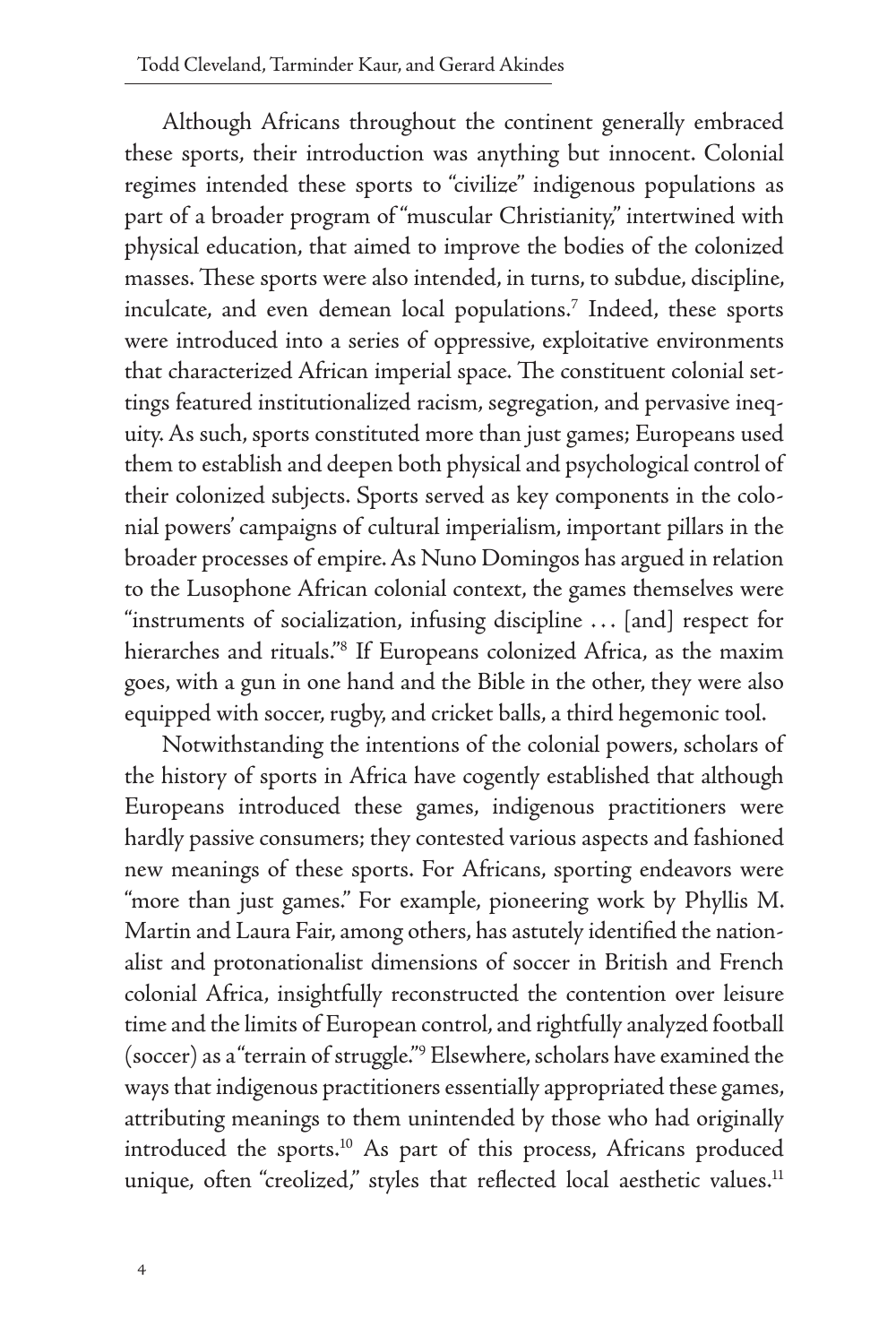Because they were typically banned from White settlers' sports clubs and associations, African players and coordinators often responded by forming teams and leagues of their own that helped foster the development of distinct identities and, concomitantly, political consciousness.12 The chapters in this volume by Trishula Patel and Mark Fredericks adroitly illuminate these processes in Zimbabwe and South Africa, respectively. In certain cases, these autonomous endeavors of sporting organizations even simulated the process of institution building in an imagined postcolonial state.

Following the gusting of the "winds of change" that marked the independence of African nations, beginning with Ghana in 1957, sports continued to play an important role on the continent. Inheriting populations that had been artificially bound by the arbitrary borders the European imperial powers had established at Berlin decades earlier, the first generation of African leaders eyed sports as a means to forge unity among the disparate subpopulations that resided within their states. National stadiums were constructed (often with Chinese money), national teams were formed, and these fledging nations entered both continental and international sporting competitions. Michelle Sikes's chapter on long-distance running takes the reader through this process in Kenya.

In the decades following independence, many African nations experienced devastating violence. Although these civil conflicts were almost always fueled by competing Cold War interests, the divisions ran along local fault lines. These domestic clashes suggest that the prospective unifying capacity of sports was either overestimated or simply overwhelmed by deeper social, often ethnic, divisions that had been suppressed by the respective colonial regimes.

Following this period of seemingly endless coups d'état, rebellions, and other forms of conflict, which uncoincidentally subsided after the conclusion of the Cold War in the 1990s, African leaders and civil society members once again began eyeing sports as a unifying force. Perhaps most famously, the efficacious exhortation in 2005 by Ivorian soccer star Didier Drogba and his teammates to end the conflict in Côte d'Ivoire is exemplary of the coalescent power that sports may, indeed, possess, even if only temporarily. A more cynical observer might remind us, however,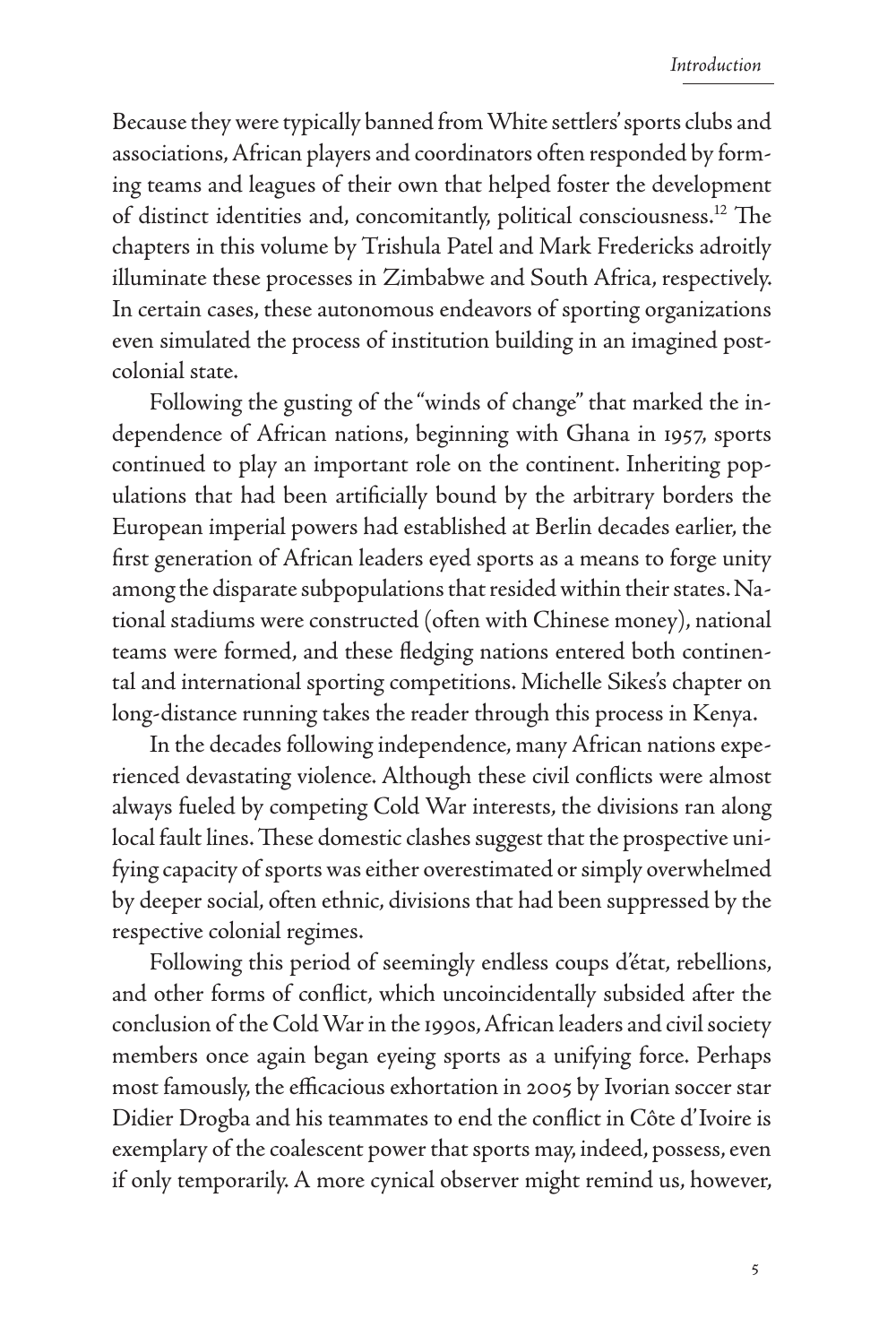of the periodic meddling of national governments in national soccer federations, often along ethnic lines, or of the contentious, racially based quota system in effect in South African sports, to demonstrate that sporting environments not only reflect social divisions but may even exacerbate them. It is our hope that sports in Africa can continue to help precipitate positive change on the continent while enabling practitioners, supporters, and observers to better understand the lifeworlds in which these sports are played and take on meaning.

## *Why Study Sports in Africa?*

If you've read this far, you can most likely already provide a number of cogent answers to this question.<sup>13</sup> Moreover, there are currently fewer individuals posing this question, at least with any tinge of skepticism or hostility. But it is worth addressing for readers who may not have considered this query or who remain dubious. There are, of course, countless possible answers to this question, but perhaps the most obvious is that sports and athletic endeavors feature in the daily lives and attention, in some form or another, of millions of Africans throughout the continent. As among supporters and practitioners worldwide, sporting activity generates excitement, pleasure, and despair and can also forge community. Chapters in this volume by Tarminder Kaur, Solomon Waliaula, Todd Leedy, and Marizanne Grundlingh consider the roles that various sports play in the formation of communities of different types and sizes. Moreover, as John Nauright and Mahfoud Amara have contended, sports are woven into the "social, political, cultural, and economic dynamics and fabrics of African nations."14 And perhaps most important, as anthropologist Bea Vidics has argued, studying sports activity can provide "insights into social, cultural, political, and historical processes that transcend the sporting arena."15 In this volume, for example, Christian Ungruhe and Sine Agergaard follow former soccer players from West Africa in northern Europe into their postsporting lives and thus beyond the formal "sporting arena," though their plights and decisions are, as the authors demonstrate, deeply informed by their athletic experiences.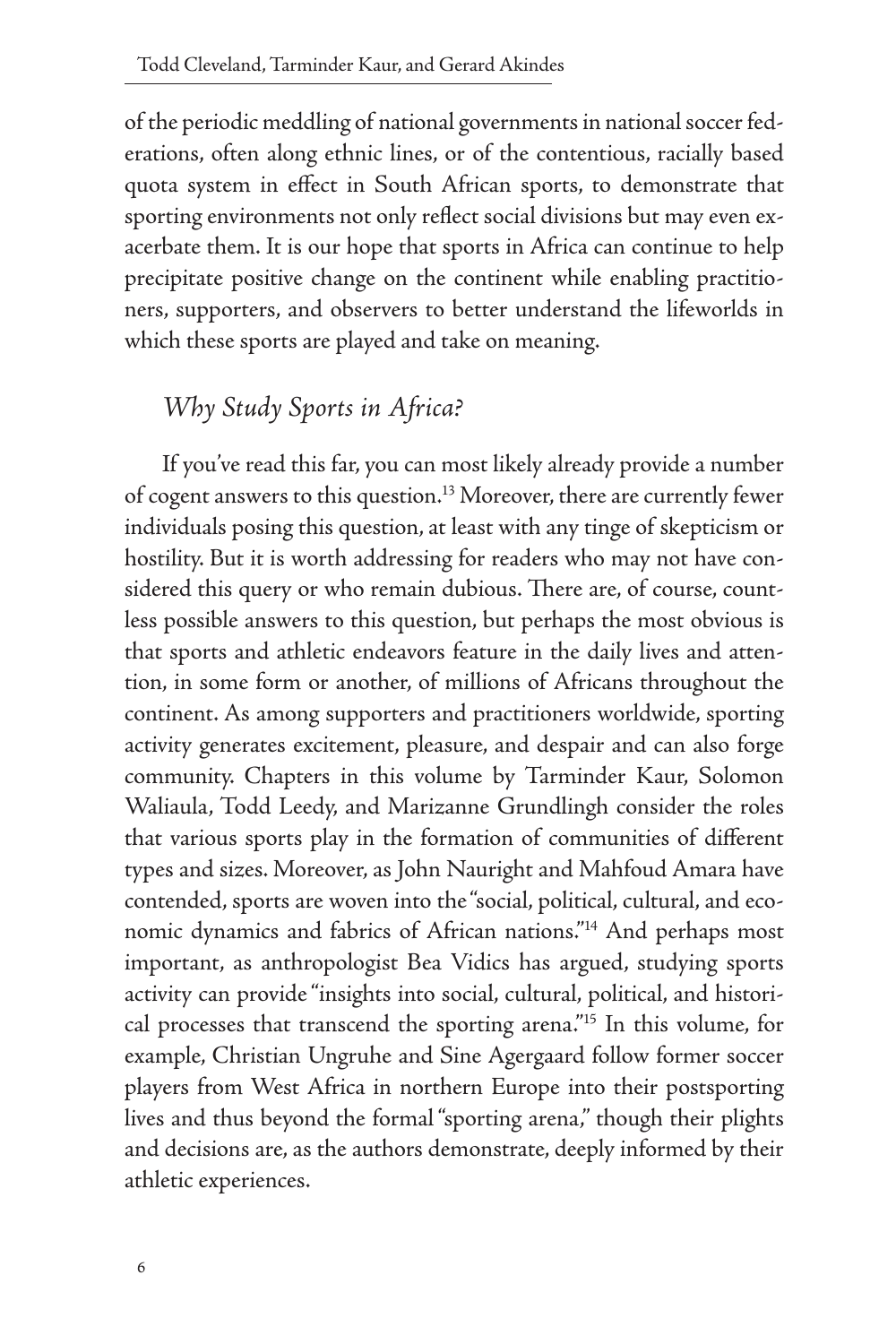We wholeheartedly concur with Nauright, Amara, and Vidics, and we add that sports activity on the continent at both local and national levels highlights a range of enduring and novel power dynamics between various actors and entities. Often these constitutive interactions and relations reflect broader social imbalances that generally run along gender, generational, ethnic, racial, and religious lines, but explorations of these sites of engagement also reveal the ways that marginalized groups utilize sports to contest these inequities and struggle to narrow various gaps. For example, Chuka Onwumechili and Jasmin M. Goodman's chapter in this volume showcases efforts by women footballers in Nigeria to challenge the sports patriarchy in the country. Studies such as this one also serve to highlight the continuities—in this case, male dominance in the sports realm—that persist across the colonial-independence divide, a conventional periodization narrowly characterized through a primarily political prism. Derek Catsam's chapter addresses how the legacy of apartheid-era policies and concomitant perceptions continue to limit opportunities in rugby for Black South Africans.

Finally, we propose that Baker and Mangan's prescient statement regarding the promise of African sports studies remains as relevant now as it was when they first penned the passage more than four decades ago. With sports studies now legitimized in the academy, generations of younger scholars from across Africa and beyond its borders are examining the histories of sports on the continent. But much work remains to be done. Studies of African sports need to further diversify beyond soccer, for some time and to a great extent the scholarly favorite; indeed, even long-distance running, one of the continent's highestprofile sports, remains puzzlingly understudied.<sup>16</sup> Matt Carotenuto's pedagogical chapter outlines the innovative ways he works around the predominance of soccer in African sports studies while in the classroom. Moreover, scholars continue to neglect women's sports and the ways that children engage with sports in Africa, both informally and, increasingly, formally.17 Indicative of this inattention is that only rarely do these demographic groups feature in this volume. In addition, although scholars have focused on African athletes who have migrated to Europe to ply their skills, significantly less research has followed these athletes to other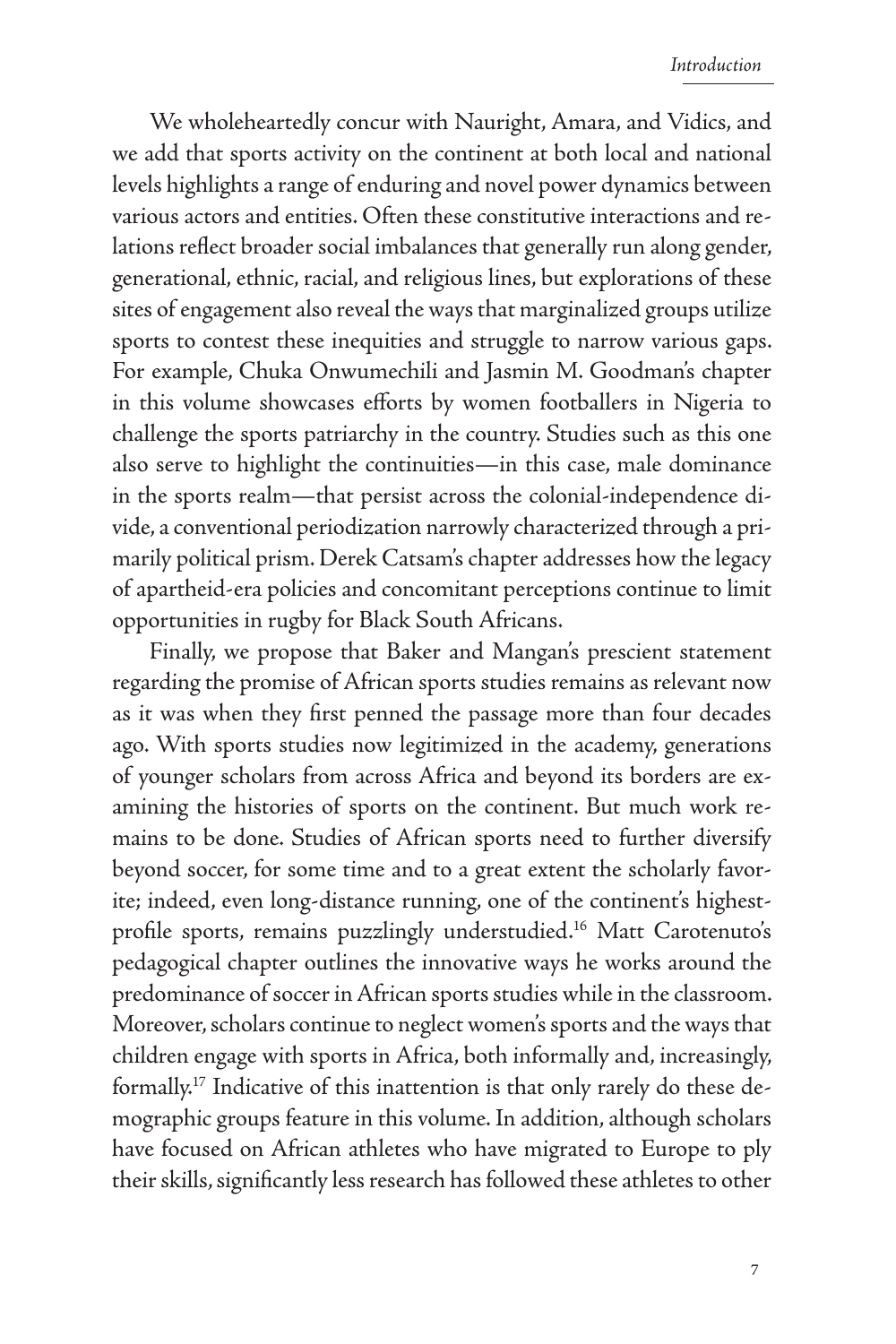world regions.<sup>18</sup> Again, this volume reflects this topical emphasis. We would also welcome more transnational and continent-wide research, as much African sports scholarship continues to be bound by national borders artificially established over a century ago, even if they retain analytical utility for certain areas of inquiry. In the diaspora, research on the countless numbers of Africans who play on National Collegiate Athletic Association (NCAA) and American professional basketball and football teams awaits its scholar. Of course this litany of prospective topics is hardly exhaustive, but significant progress has undoubtedly been made; the epistemological foundation is now laid. Indeed, the diversification and overall expansion of research on sports in Africa are extremely encouraging. Baker and Mangan would surely be satisfied.

### *A Note Regarding the Predominance of South African Sports Scholarship*

Even before we began to gather chapters for this volume, we anticipated that scholarship related to South Africa would be well represented. Indeed, South Africa holds an unrivaled place in the scholarship on sports in Africa, for a number of reasons. Even as far back as 1987, in the infancy of African sports studies, Baker and Mangan alerted readers in the introduction to *Sport in Africa* that they had "decided not to include an essay on South Africa and apartheid per se because that issue is already well covered in the literature; it is, in fact, the only topic sufficiently documented in the history of African sport."19 Even before African sports studies was a viable and cohesive, if still fluid, scholarly area of inquiry, research related to South African sports dominated.<sup>20</sup> This scenario is partially attributable to the intense global focus on the country's racist apartheid system, which stretched from 1949 until the early 1990s and naturally led scholars to examine various aspects of South African society under this durable regime. As part of this investigative process, researchers, journalists, and other observers quickly identified the centrality of sports in the struggle for the nation and the important political and social roles that sports played across the spectrum of racial communities in the country. Moreover, as a long-standing dominion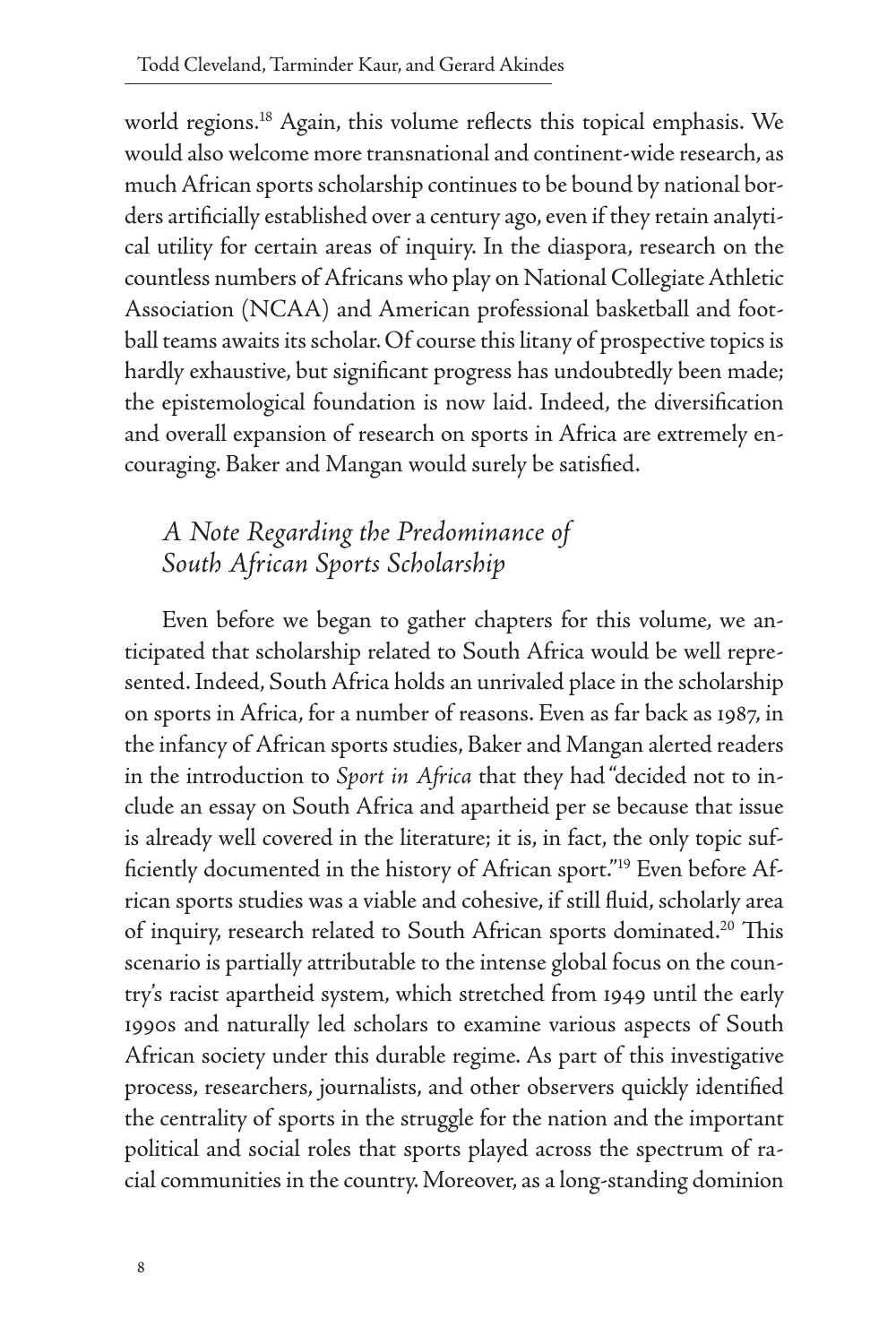of the British Empire, South Africa already featured in the history of sports as a founding member of the international governing bodies of cricket and rugby.<sup>21</sup>

In many respects this focus simply reflects broader trends related to scholarship pertaining to the continent, in which South Africa continues to play an outsized role. In addition to attracting innumerable international researchers to the country to investigate an interminable number of topics, unlike most other African nations, South Africa features a series of established institutions that house faculty actively generating knowledge about their homeland. Although long-standing inequities among these institutions of higher learning have persisted since the dismantlement of apartheid in the early 1990s, the partial democratization of funding and support has opened up opportunities for increasing numbers of South African–based scholars to contribute to this corpus.

Also contributing to the discrepancy in scholarly output between South Africa and other settings on the continent is that the country admittedly does possess a remarkable sports history, with which even casual observers may have some familiarity. Perhaps the most prominent way that a portion of this history was mainstreamed was via Clint Eastwood's 2009 film *Invictus*, starring Hollywood heavyweights Morgan Freeman and Matt Damon, which re-created the postapartheid ascendance and transcendence of the South African national rugby team, the Springboks. In his pedagogical piece in this volume, Peter Alegi explains how he incorporates and discusses this well-known film in his "Sports, Race, and Power in South African History" seminar. Well before the Springboks' improbable capture of the 1995 Rugby World Cup on home soil, the global sports boycotts of South Africa's various national teams, prompted by the country's racist apartheid system, had made international headlines. Scholars have examined at length these sensational sporting proscriptions, as well as non-Whites' courageous efforts to pursue nonracialized sports in the country and, more broadly, to use sports as a weapon to topple the apartheid regime. Scholarship on these two topics alone constitutes a substantial body of work, perhaps rivaling the entirety of publications related to sports studies of all topics for the rest of the continent.<sup>22</sup>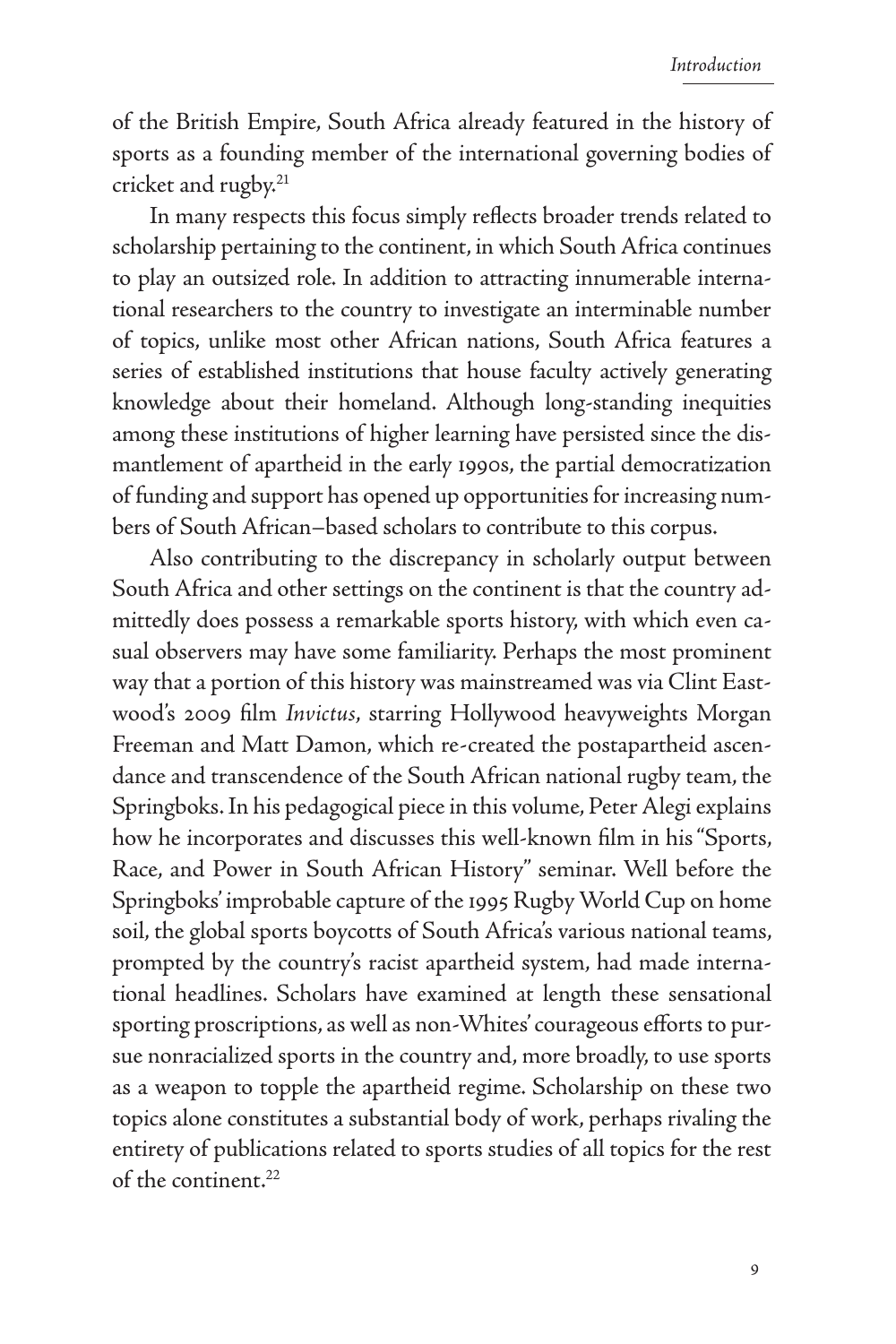Of the seventeen chapters in this volume, South Africa is the setting for almost half. This preponderance may well exemplify accusations of South African exceptionalism, which scholars have long warned against on both epistemological and experiential grounds.<sup>23</sup> Yet Robert Archer and Antoine Bouillon remind us that sports were (and continue to be) an important component of both Black and White identity in South Africa, thereby differentiating the country from other settings that lack such sizable White populations or such deep socioracial divisions.<sup>24</sup> Although we acknowledge the predominance of South African sports scholarship in this volume, we have placed some of these chapters in different thematic sections, deliberately grouping them with work that focuses on settings elsewhere on the continent. And where the thematic links were too logical to separate them, they have been mixed with chapters that consider different sports. It is our intention that the synergies generated by these thematic clusters and the epistemological contributions that these chapters are collectively poised to make will transcend South Africa's borders, while still deepening and expanding knowledge of sports in that country.

#### *Organization and Composition*

After the chapter on historiography, the book is organized into thematic sections, each featuring at least two chapters, that examine an assortment of sports and sports-related themes across a range of settings. The chapters consider how these sports have profoundly shaped Africans' lives, but also how the continent's residents have utilized sports to various ends to improve their own plights. Each section illuminates a variety of social, cultural, political, and economic processes in ways that more traditional analyses of the continent often neglect. Collectively, the chapters familiarize readers with the history of the introduction and reception of so-called modern sports on the continent, tracing these initial sporting encounters during the colonial period, through the end of the imperial era, and on into contemporary Africa, including in the diaspora.

Part 1 features Albert Grundlingh and Sebastian Potgieter's meditations on South African sports historiography and the close relationship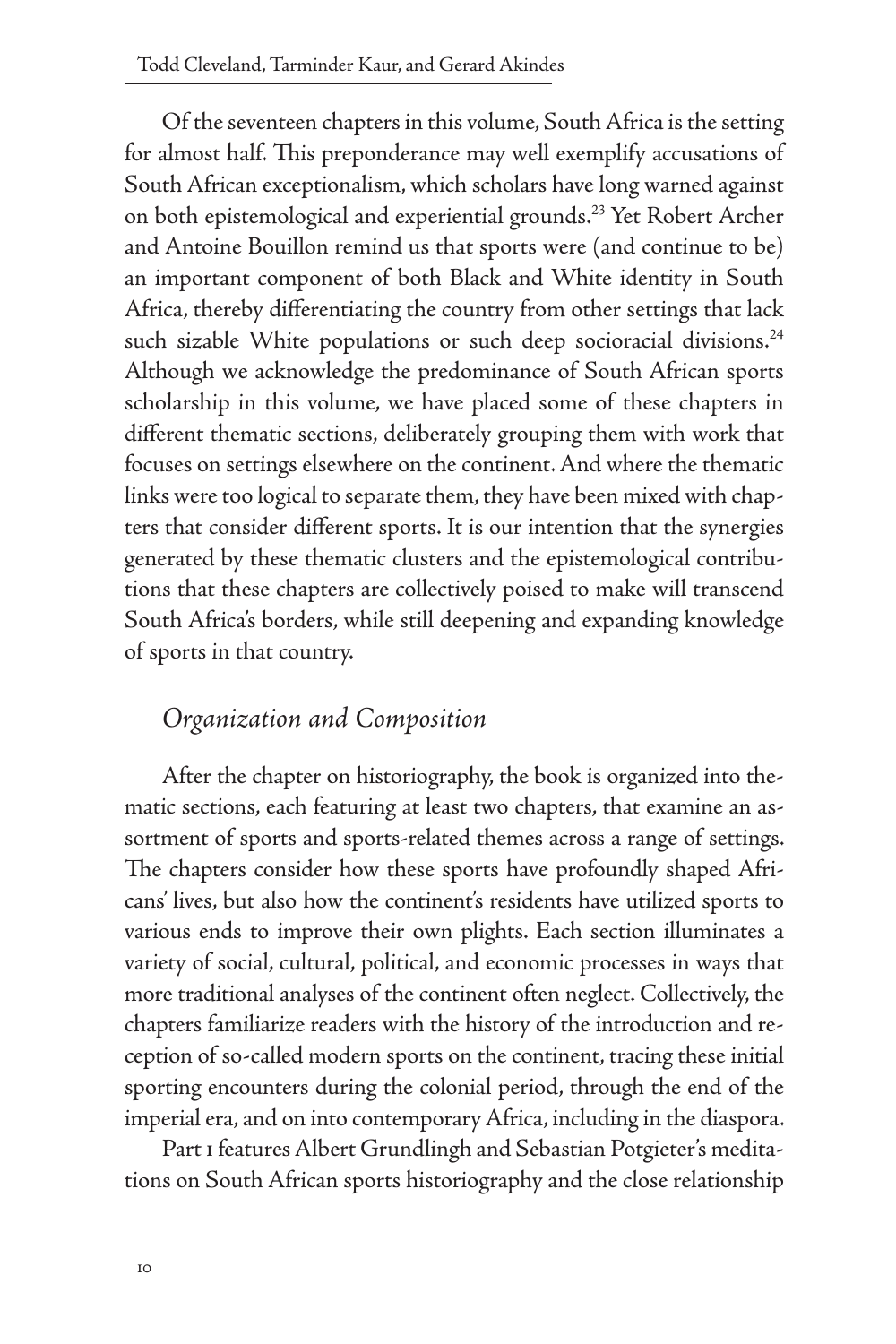between social history and sports history, while also featuring a critical examination of the much-utilized phrase "sports and society." The chapter highlights the inextricability of sports and politics, while also considering political and social influences on the production of (sports) knowledge. Although the authors examine the particular case of South Africa, the chapter's lessons apply to scholarly trends that transcend the country's borders, while its conclusions, in conjunction with the introduction, effectively frame this volume.

Part 2 considers what may be considered the "final frontier" of African sports: the classroom. Indeed, even as research on sports in Africa has gained considerable traction, the introduction of this topic into the classroom lags behind. The well-attended workshop on African sports pedagogy, held at the 2017 Sport in Africa Conference in Bloemfontein, South Africa, suggests that there are, however, many scholars throughout the world interested in introducing this topic into their courses and classrooms. To this end, three scholars have contributed pedagogical chapters to this book. Todd Cleveland draws upon his experiences teaching his History of Sports in Africa course to offer both lessons and insights. Matt Carotenuto's chapter brings the reader into the environment of a liberal arts institution and offers pedagogical advice based on his experiences teaching African Athletes and Global Sport in a sophomores-only classroom. Peter Alegi's chapter examines his experiences teaching an upperlevel undergraduate seminar that examines the intertwined relationships between sports, race, and power in South Africa. All three chapters address course design, approaches, and learning outcomes, while also considering how African sports content can hone students' critical analysis capabilities, digital research methods, and intercultural learning skills.

Part 3 features chapters that consider the ways communities of different types and sizes have utilized sports to forge and deepen particular identities and counter various forms of discrimination. Trishula Patel's chapter on cricket in Rhodesia (Zimbabwe) examines the ways the game helped reinforce various identities of the resident Indian community as members struggled to negotiate racial discrimination experienced at the hands of the White settler regime. Similarly, Chuka Onwumechili and Jasmin M. Goodman examine the ways that the Nigerian women's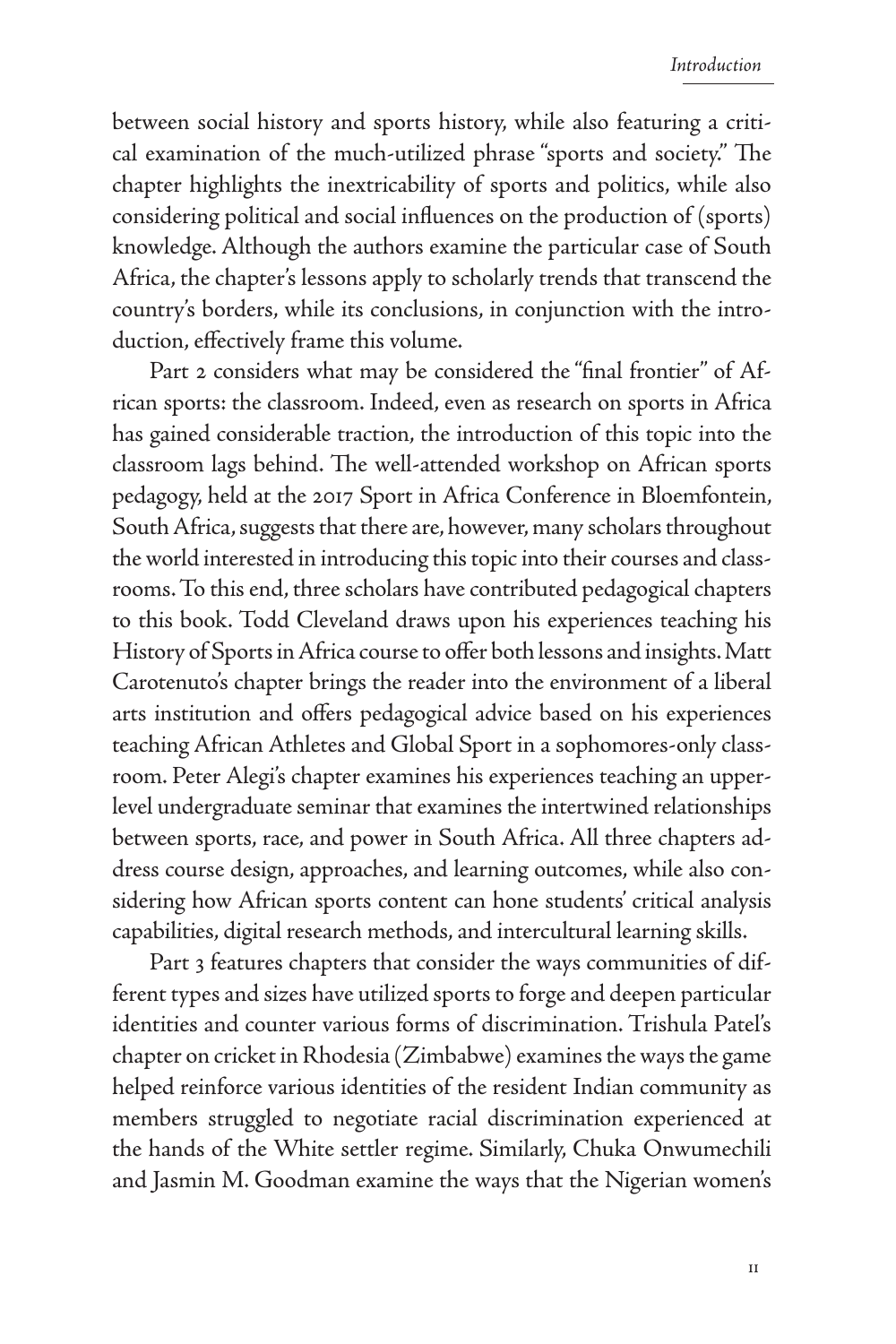national soccer team has both faced gender discrimination in a deeply patriarchal society and employed a series of sports-related strategies to push back against a range of sexist structures and entities, including the Nigerian Football Federation.

Part 4 features two chapters that consider sports history in South Africa, though the sporting activities—surfing and bicycle racing—are far removed from the sporting mainstream. Both David Drengk's chapter on surfing along the Transkei's Wild Coast and Todd Leedy's chapter on the history of bicycle racing throughout the country complicate reductive analyses of interracial interactions during the apartheid era. Both authors acknowledge the proscribed nature of this type of contact during this period but also describe the ways and contexts in which meaningful interactions could and did occur, which were often marked by amity or at least basic tolerance and respect.

Part 5 brings us to the very edges of the sports periphery, but in both of its chapters the margins are often, in practice, more properly understood as the core for those individuals who are examined in these studies. Solomon Waliaula's chapter offers significant insight into the pay-to-watch football kiosks that are ubiquitous throughout the continent, though his particular focus is on Kenya. He refutes the notion that because participants pay to watch European soccer, Western cultural hegemony dictates the dynamics in these settings, instead arguing that these spaces function based on local realities, cultural norms, and social relations. Similarly, Tarminder Kaur's chapter is set far from the manicured European soccer pitches, instead considering the unofficial "gambling games" that comprise the world of semiformal soccerdom in the farmlands of the Western Cape. Exploring working-class leisure pursuits at the intersection of soccer and gambling, Kaur demonstrates how they take on much larger and more impactful meanings, propelled by the aspirations of these practitioners, thereby inadvertently sustaining the official structures of the sport.

Part 6 expands the focus of the volume to include the African sporting diaspora, exploring examples of migrant athletes' experiences and broader impacts. Ernest Acheampong, Michel Raspaud, and Malek Bouhaouala consider the ways that African soccer players' labor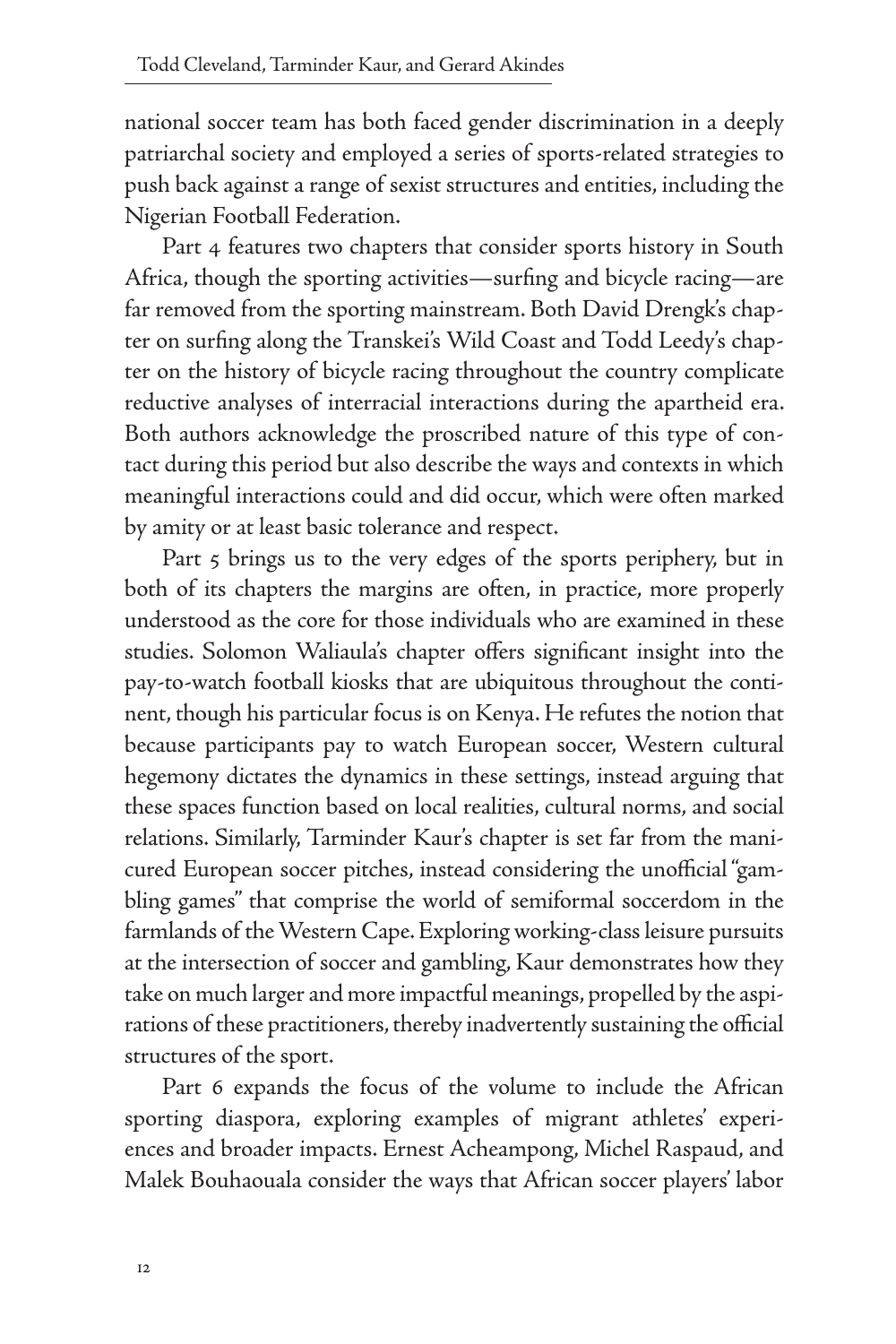migration strategies have shifted due to changing perceptions of the European soccer market over the course of a distinct series of periods following political independence. In their chapter, Christian Ungruhe and Sine Agergaard retain the focus on West African football migrants but consider the acute challenges that players based in northern Europe face upon retirement, highlighting the "precarity" that these athletes experience following their careers, devoid of social networks and lacking sufficient nonsoccer occupational training.

Part 7 features chapters that use personal biographies to illustrate broader social and political trends in twentieth-century Africa. The chapter by Francois Cleophas reconstructs the experiences of Milo Pillay, a South African–born, ethnic Indian physical culturalist, to illustrate the racial challenges that athletes faced, and at times surmounted, during the apartheid era, even in "fringe" sports such as weightlifting. Michelle Sikes turns our attention to East Africa, using the example of elite sprinter Seraphino Antao to highlight both the challenges and opportunities that sports generated in the concluding years of the British colonial project in Kenya and on into the dawn of the independent nation. In an attempt to cultivate a common identity and purpose for the country's residents, the initial leaders of the fledging nation opportunistically trumpeted Antao's successes; in practice, politicians throughout the continent similarly used sports as a means to build national unity in the aftermath of imperial overrule.

Part 8 considers how sporting and political legacies continue to shape the ways and conditions in which contemporary Africans engage with sports, while also examining how sporting exploits and accomplishments are remembered going forward. All three of the constituent chapters are set in South Africa, with chapters by Derek Catsam and Mark Fredericks both exploring the postapartheid rugby landscape in the country. In both cases, the authors lament a series of developments in the new era of South African rugby following the dismantlement of apartheid. Catsam dissects and condemns the litany of "alibis," or excuses, that rugby officials continue to offer when pressed about the persistent lack of racial diversity on the national rugby team, the roots of which can be identified much earlier on in the development, or lack thereof, of a rugby player.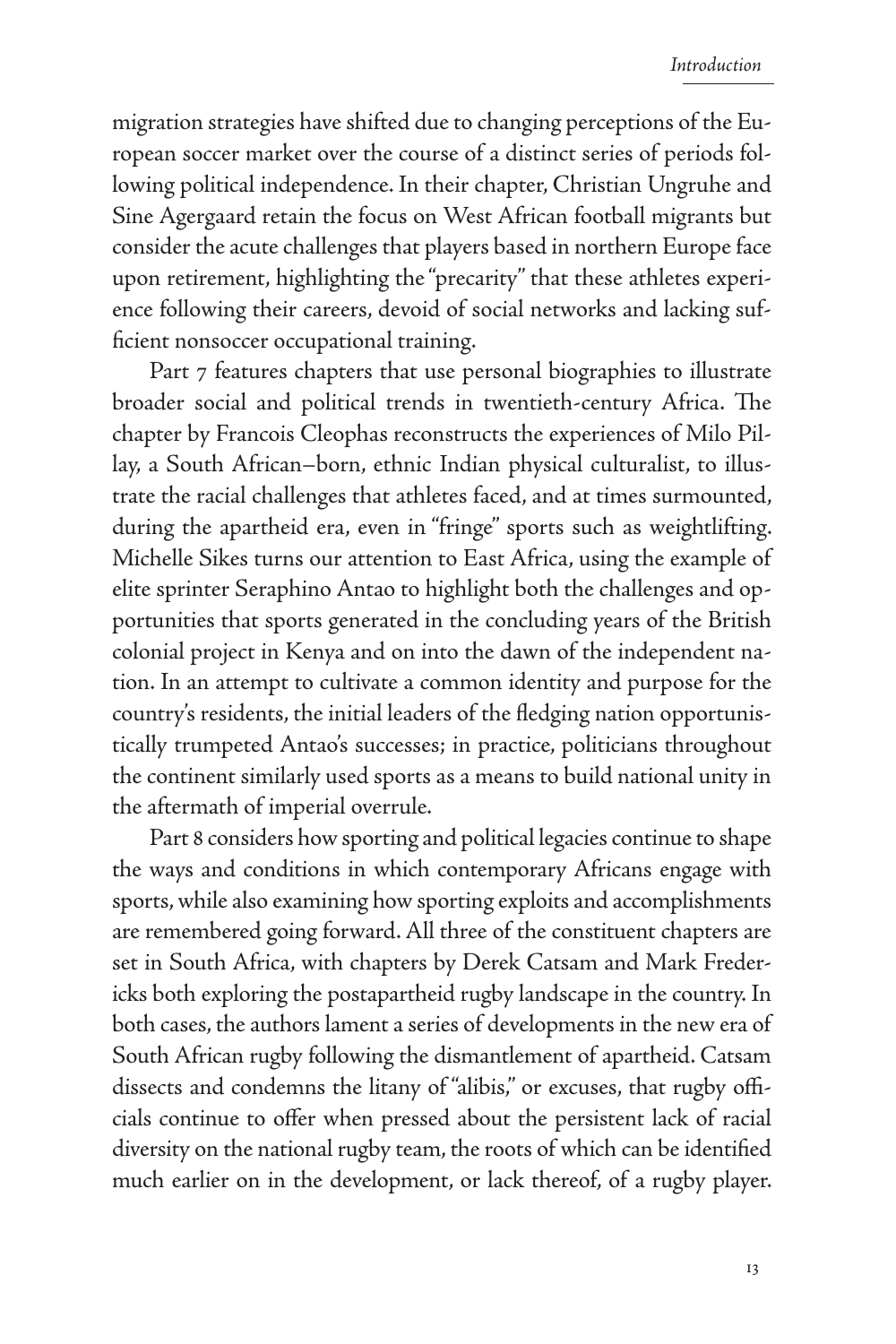Fredericks demonstrates how the end of apartheid and the attendant unification of rugby (and other sports) leagues, which were previously fractured along racial lines, ironically signaled the death knell for community sports and, in practice, any mass-based sports within Black communities. With the formal racial barriers between rugby leagues and associations dissolved (though we need to be mindful of Catsam's arguments here), "Black rugby" endeavors were obviated, leaving a conspicuous absence of sports in many communities. Finally, Marizanne Grundlingh examines the museum associated with the Comrades Marathon, the world's oldest and largest ultramarathon event. In particular, she considers the ways that the race is remembered through gift-giving, a practice in which former participants donate various items for display, thereby adding to the emerging subfield of sports as heritage.

#### *Notes*

1. The 2017 conference, held in Bloemfontein, South Africa, was the first to be convened on the continent, and the subsequent year's gathering was in Lusaka, Zambia.

2. The initial collection of African sports research articles appeared in *Sport in Africa: Essays in Social History*, edited by William A. Baker and J. A. Mangan, in 1987 (London: Africana Publishing Company).

3. Baker and Mangan, *Sport in Africa*, ix.

4. John Bale, *Imagined Olympians: Body Culture and Colonial Representation in Rwanda* (Minneapolis: University of Minnesota Press, 2002), xvii–xxx.

5. See, for example, Sigrid Paul, "The Wrestling Tradition and Its Social Functions," in Baker and Mangan, *Sport in Africa*, 23–46; and Peter Alegi, *African Soccerscapes: How the Continent Changed the World's Game* (Athens: Ohio University Press, 2010), 15.

6. John Bale and Joe Sang, *Kenyan Running: Movement Culture, Geography and Global Change* (London: Frank Cass, 1996), 49–50.

7. Todd Cleveland, "Following the Ball: African Soccer Players, Labor Strategies and Emigration across the Portuguese Colonial Empire, 1945–75," *Cadernos de estudos africanos* 26 ( July–December 2013): 19.

8. Nuno Domingos, "Football and Colonialism, Domination and Appropriation: The Mozambican Case," *Soccer and Society* 8, no. 4 (October 2007): 480.

9. Phyllis M. Martin, "Colonialism, Youth and Football in French Equatorial Africa," *International Journal of the History of Sport* 8, no. 1 (1991): 56–71;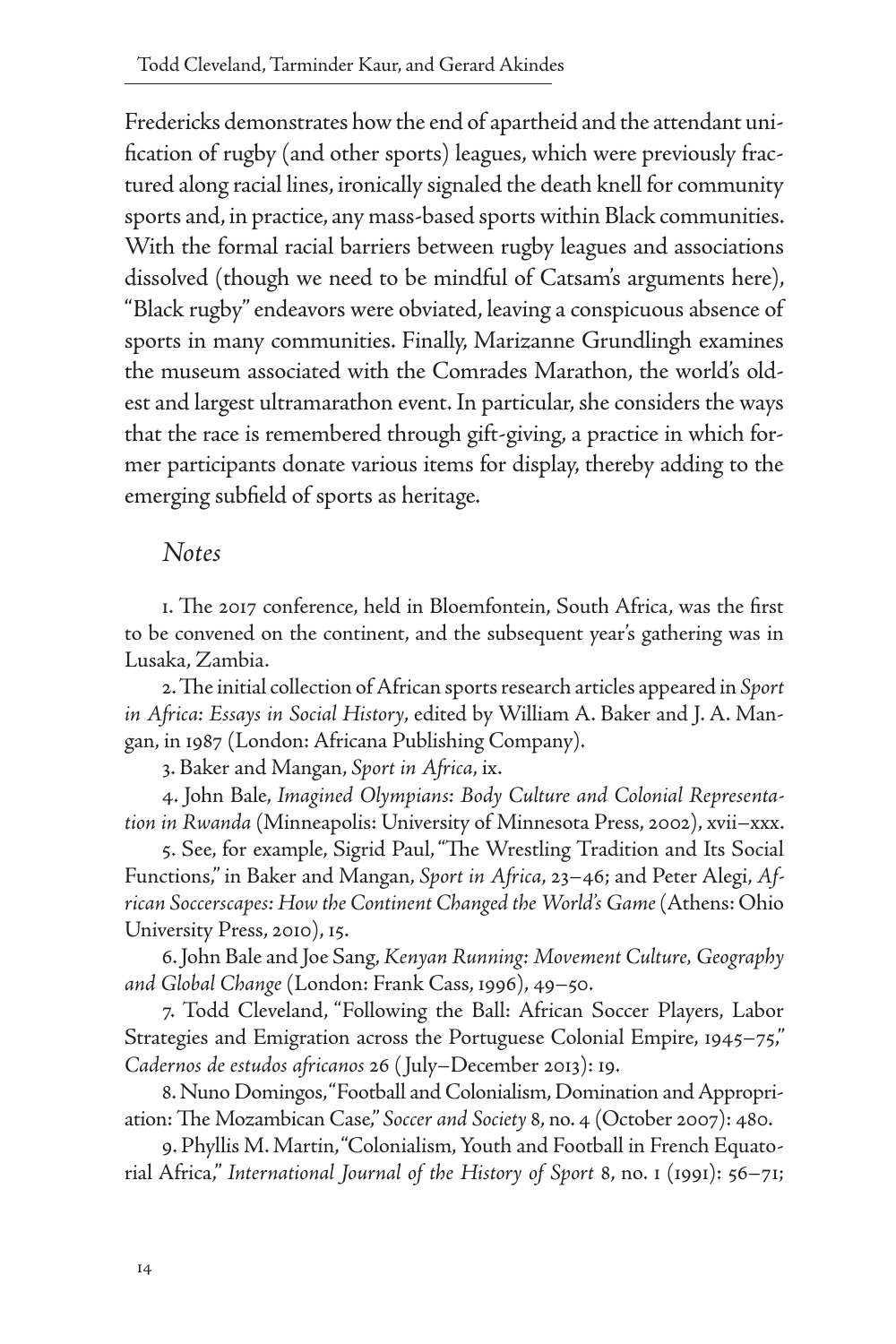and Laura Fair, "Kickin' It: Leisure, Politics and Football in Colonial Zanzibar, 1900s–1950s," *Africa* 67, no. 2 (1997): 224–51. The terms *football* and *soccer* are used interchangeably throughout this volume.

10. See, for example, Terence Ranger, "Pugilism and Pathology: African Boxing and the Black Urban Experience in Southern Rhodesia," in Baker and Mangan, *Sport in Africa*, 196–213. Ranger reconstructs the African appropriation of the sport, as well as the ways that colonial authorities reasserted control, essentially by reappropriating it.

11. See, for example, Fair, "Kickin' It"; Domingos, "Football and Colonialism," 478–82; and Alegi, *African Soccerscapes*.

12. Fair, "Kickin' It," 244; Marissa J. Moorman, *Intonations: A Social History of Music and Nation in Luanda, Angola, from 1945 to Recent Times* (Athens: Ohio University Press, 2008); Peter Alegi, *Laduma! Soccer, Politics and Society* (Durban, South Africa: University of Natal Press, 2004); and Alegi, *African Soccerscapes*.

13. Bea Vidics posed a similar question in the title of his 2006 article, "Through the Prism of Sports: Why Should Africanists Study Sports?," *Afrika Spectrum* 41, no. 3 (2006): 331–49.

14. John Nauright and Mahfoud Amara, eds., *Sport in the African World* (New York: Routledge, 2018), 4.

15. Vidics, "Through the Prism of Sports," 331.

16. Exceptions include Aswin Desai and Ahmed Veriava, "Creepy Crawlies, Portapools and the Dam(n)s of Swimming Transformation," in *The Race to Transform: Sport in Post-apartheid South Africa*, ed. Aswin Desai (Cape Town: HSRC, 2010), 14–55; and Marizanne Grundlingh, "South Africa: The Battle for Baseball," in *Baseball beyond Our Borders: An International Pastime*, ed. George Gmelch and Daniel A. Nathan (Lincoln: University of Nebraska Press, 2017), 337–48. Note that both essays consider South Africa.

17. Exceptions to this durable pattern include Martha Saavedra, "Football Feminine—Development of the African Game: Senegal, Nigeria and South Africa," *Soccer and Society* 4, nos. 2–3 (2003): 225–53; and Sasha Sutherland and John Nauright, "Women and Race in African and African Diaspora Sport," in Nauright and Amara, *Sport in the African World*, 205–22.

18. Paul Darby has been particularly active in this research area. For more recent work, see Paul Darby and Nienke Van Der Meij, "Africa, Migration and Football," in Nauright and Amara, *Sport in the African World*, 94–109. See also, for example, John Bale, "Three Geographies of African Footballer Migration: Patterns, Problems and Postcoloniality," in *Football in Africa: Conflict, Conciliation and Community*, ed. Gary Armstrong and Richard Giulianotti (New York: Palgrave Macmillan, 2004), 229–46.